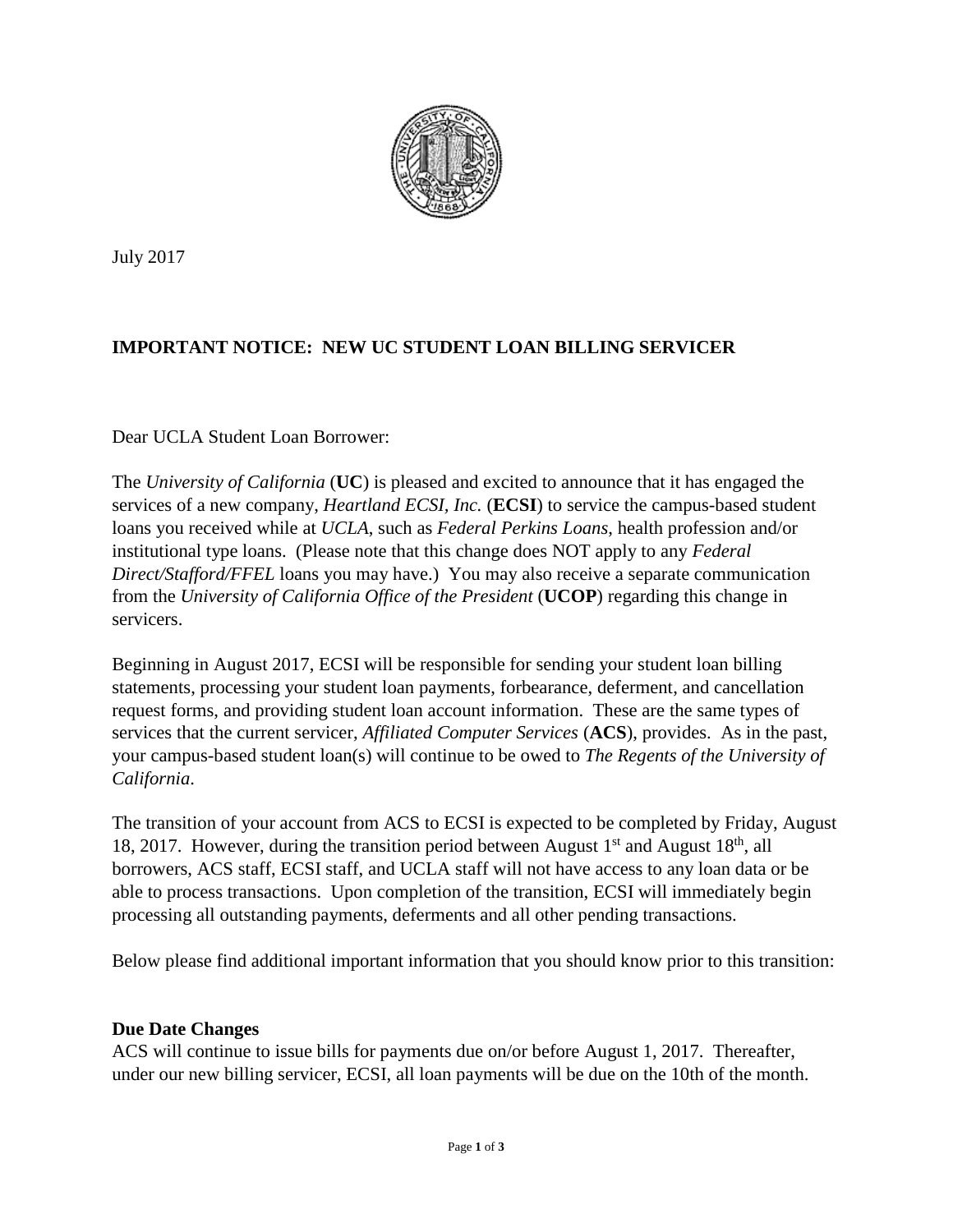**If you are on a monthly repayment cycle**, the first billing statement you will receive from ECSI will be in August 2017 for your payment due September 10, 2017.

**If you are on a quarterly repayment cycle**, your cycle will not change as a result of this transition:

- If your quarterly cycle is **March, June, September, and December**, the first billing statement you receive from ECSI will be in August 2017 for your payment due September 10, 2017.
- If your quarterly cycle is **January, April, July, and October**, the first billing statement you receive from ECSI will be in September 2017 for your payment due October 10, 2017.
- If your quarterly cycle is **February, May, August, and November**, the first billing statement you receive from ECSI will be in October 2017 for your payment due November 10, 2017.

## **Heartland Key**

Your ECSI billing statements will contain your 'Heartland Key'. (You may also receive a separate communication that includes it.) Your Heartland Key is a unique code giving you complete access to your loan account information. You will need your Heartland Key to register with ECSI.

## **Register with Heartland ECSI**

After you receive your Heartland Key, you will need to register on the ECSI website in order to access your account information and take advantage of expanded payment options and electronic statements. To register, complete the following steps:

- 1. Go to [https://heartland.ecsi.net](https://heartland.ecsi.net/)
- 2. Click the red 'Register' button and create a profile
- 3. Connect your account using your Heartland Key displayed on your ECSI billing statement/notification

## **Payments**

You should remit payment for any billing statement you receive from ACS to payment mailing address that appears on the statement. All payments and forms not processed by ACS before the August 1, 2017 will be forwarded to ECSI.

During the transition period, you will NOT be assessed a late fee as a result of the payment due date changes. Additionally, no late fees will be assessed as a result of any payment, deferment,